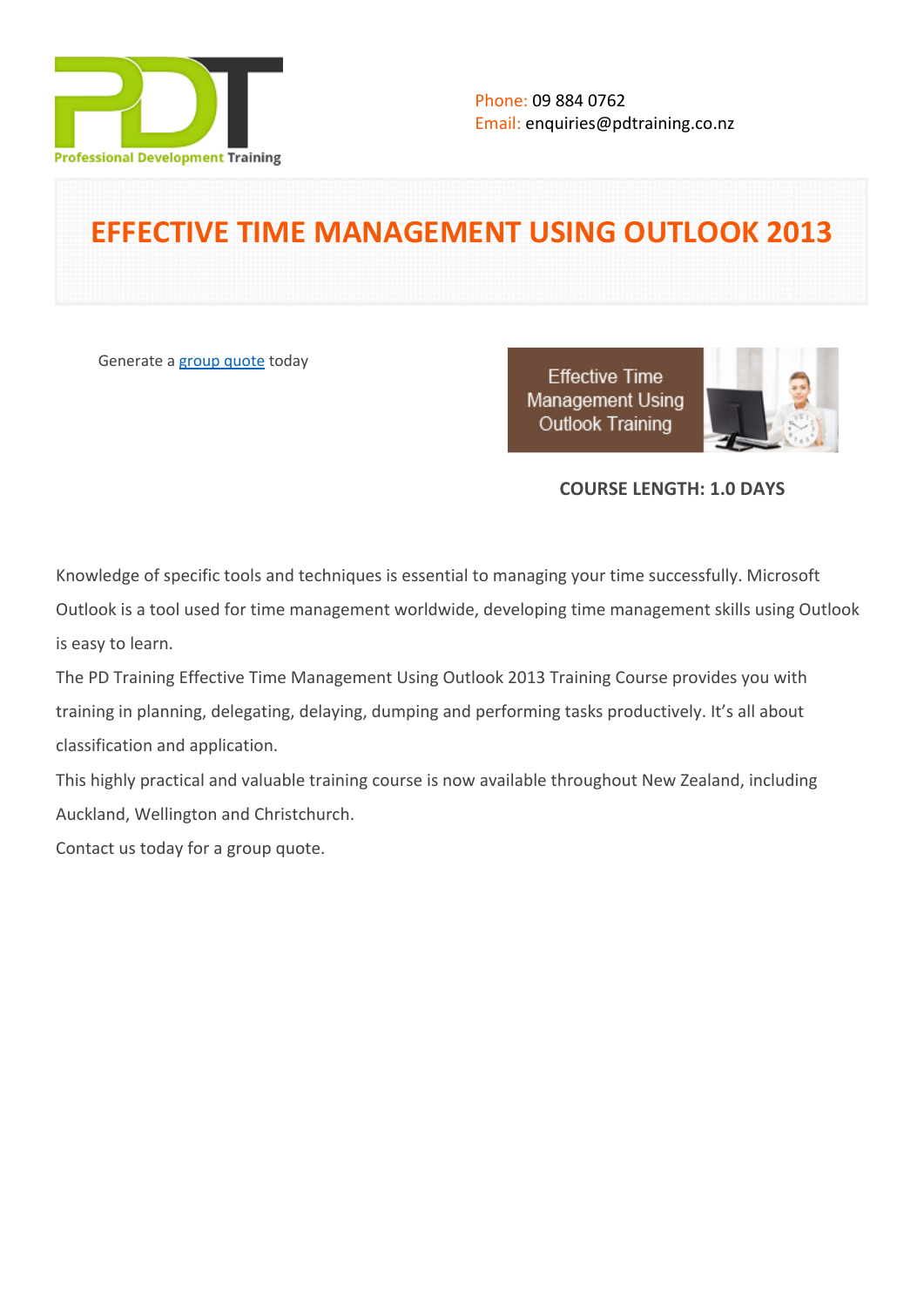# **EFFECTIVE TIME MANAGEMENT USING OUTLOOK 2013 COURSE OUTLINE**

#### **FOREWORD**

This Effective Time Management Using Outlook 2013 Training Course teaches understanding and skill development in customising the Outlook screen, changing notification options, sorting based on file type, sending task requests, working with deleted items, managing electronic files and more. This comprehensive course provides participants with all the tools and techniques required to manage time effectively.

# **OUTCOMES**

This extensive training course in effective time management using Outlook 2013 provides useful strategies and skill development for easily managing your work.

# **After completing this course, participants will have learned to:**

- Use planning tools
- Change notification options
- Customise panes
- Customise the Quick Access toolbar
- Use Viewing tools
- Work with email messages
- Use Search in Outlook
- Dump, delay and delegate
- Send task requests
- Sort by categories
- Manage electronic files
- Get rid of the junk
- Organise their workspace

#### **MODULES**

#### **Lesson 1: Getting Started**

- The Power of Change
- Case Study: Another Day at the Office
- Planning Tools
- Using Outlook's Viewing Tools

#### **Lesson 2: The Four D's**

- Do, Dump, Delay, and Delegate
- Do: Working with E-mail Messages
- Dump: Working with Deleted Items
- Delay: Setting up Your Outlook Task List
- Delegate: Sending Task Requests
- STING

#### **Lesson 3: Setting Up Outlook**

- Changing Notification Options
- Customising the Quick Access Toolbar

#### **Lesson 4: Finding What You Need**

- Organising Your Workspace
- Sorting Based on File Type